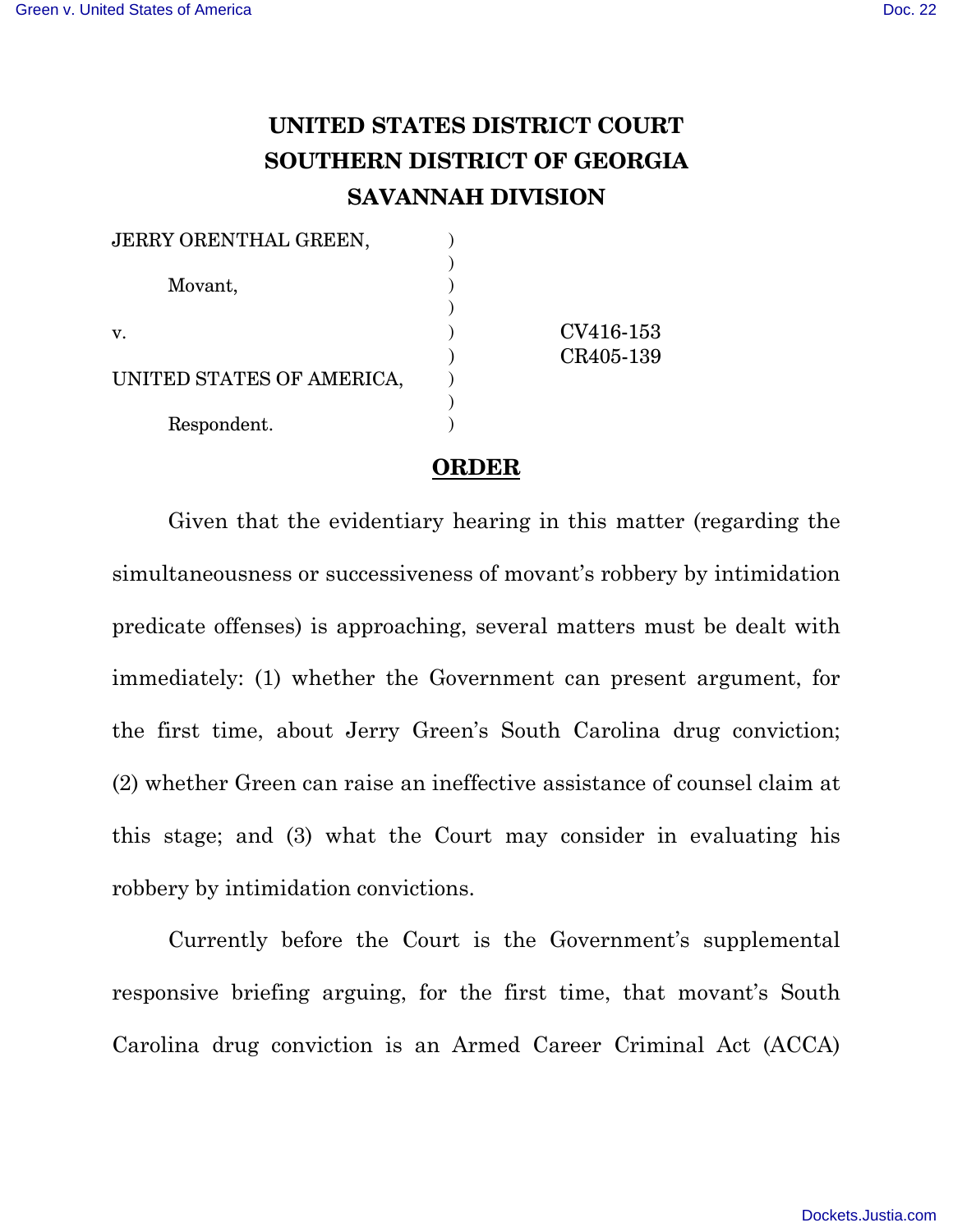predicate offense. Doc. 83.[1](#page-1-0) In the Court's Report and Recommendation (R&R), the undersigned determined that Green's conviction was a "first offender" offense, and thus could not qualify as an ACCA predicate.[2](#page-1-1)

The Government did not object to that conclusion, and the R&R was adopted in part by the District Judge. See doc. 77 at 18 (adopting the R&R to the extent it concluded the South Carolina offense was not an ACCA predicate but Green's armed robbery conviction was; declining to adopt the R&R to the extent it found Green's robbery by intimidation convictions counted as separate predicate offenses under the ACCA and

-

<span id="page-1-0"></span><sup>&</sup>lt;sup>1</sup> The Court is citing to the criminal docket in CR405-139, and all page numbers are those imprinted by its CM/ECF docketing software.

<span id="page-1-1"></span><sup>&</sup>lt;sup>2</sup> The ACCA provides enhanced penalties for defendants who are  $(1)$  convicted of being felons in possession of firearms in violation of 18 U.S.C. § 922(g), and (2) have "three prior convictions  $\dots$  for a violent felony or a serious drug offense, or both." 18 U.S.C. § 924(e)(1). Only those state drug offenses "for which a maximum term of imprisonment of *ten* years or more is prescribed by law" qualify as "serious drug offense[s]." 18 U.S.C. §  $924(e)(2)(A)(ii)$  (emphasis added). S.C.C.A. § 44-53-370(b)(2) provides that a person convicted of possession with intent to distribute marijuana, a Schedule I controlled substance, or cocaine, a Schedule II controlled substance, "is guilty of a felony and upon conviction, for a first offense must be imprisoned not more than five years or fined not more than five thousand dollars, or both." Thus, a first-time conviction for possession could not qualify as an ACCA predicate. It was unclear from the sparse record -- the Government presented no argument or *Shepard* documents in its initial briefing -- whether Green's prior conviction for possession of cocaine in violation of O.C.G. A. § 16-13-30(j) disqualified him from "first offender" status. Absent that information, the Court could not rely upon his South Carolina offense as an ACCA-qualifying drug offense. The Government contends it now has that evidence. But, as explained below, it is too late for the undersigned to consider it. Any motion for reconsideration of the Order Adopting in Part and Declining in Part that the Government may wish to file must be addressed to the District Judge.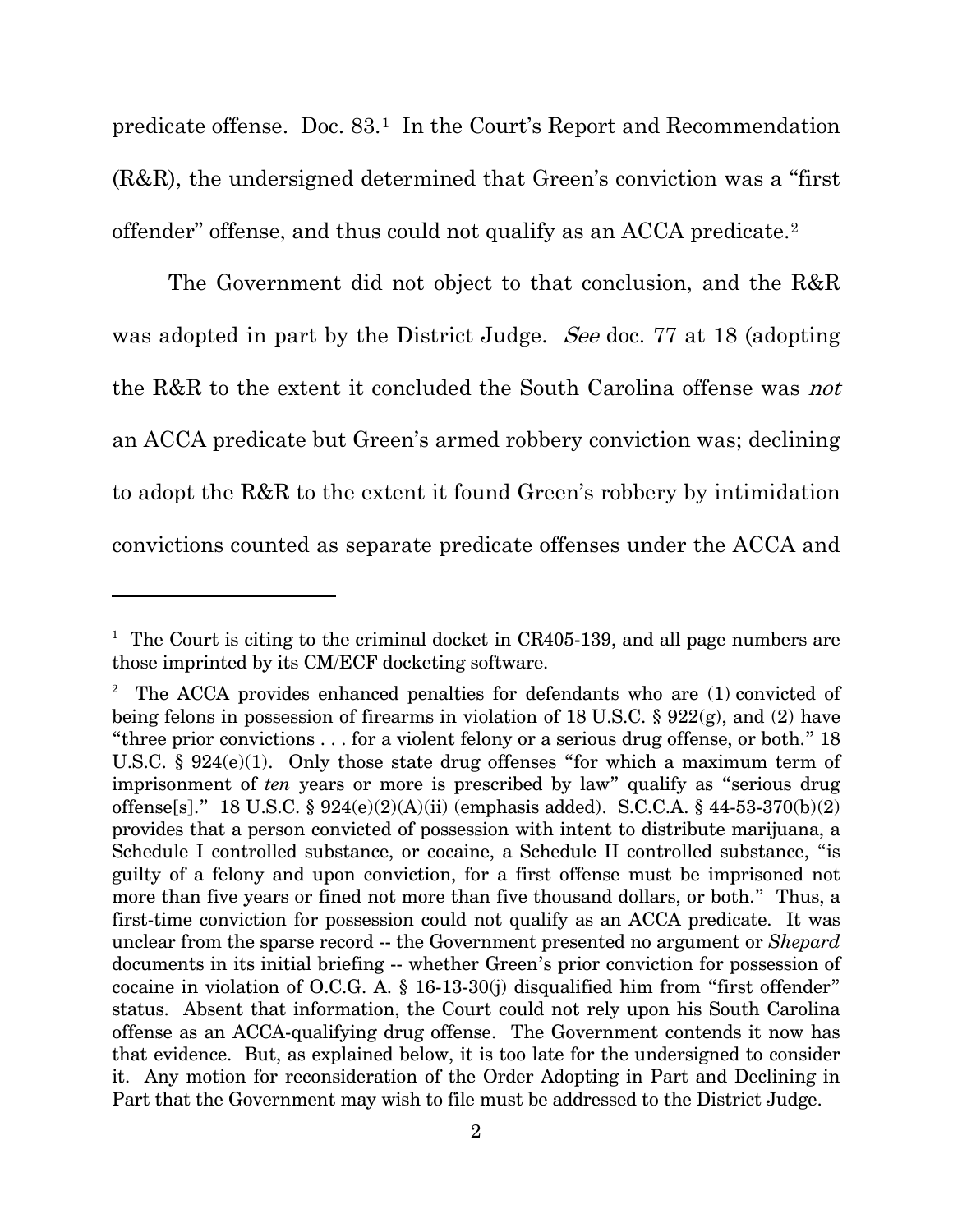referring the matter back to the Magistrate Judge for a further evidentiary hearing). The Government now argues that the R&R got it wrong; that Green's drug offense is indeed an ACCA predicate and it has the evidence to back up that brand new argument. Doc. 82. Green opposes, arguing that the Government waived any such argument by failing to object to the factual and legal conclusions of the R&R. Doc. 83. Green is right.

After a magistrate judge has issued a report and recommendation under 28 U.S.C. §  $636(b)(1)(B)$ , a party that wishes to preserve its objection must clearly advise the district court and pinpoint the specific findings with which it disagrees. United States v. Schultz, 565 F.3d 1353, 1360 (11th Cir. 2009). The failure to file an objection "waives the right to challenge" the magistrate judge's findings and legal conclusions (as adopted by the district judge). 11th Cir. R. 3-1; see also 28 U.S.C.  $\S 636(b)(1)(B)$ ; S.D. Ga. L. R. 72.3. Here, the Government failed to raise its argument in its initial briefing or in any objection to the R&R. It cannot now present, for the first time, argument on an issue already explicitly considered and decided by the District Judge and conceded by the Government in its failure to object. Doc. 73 at n. 4; doc. 77 at 18.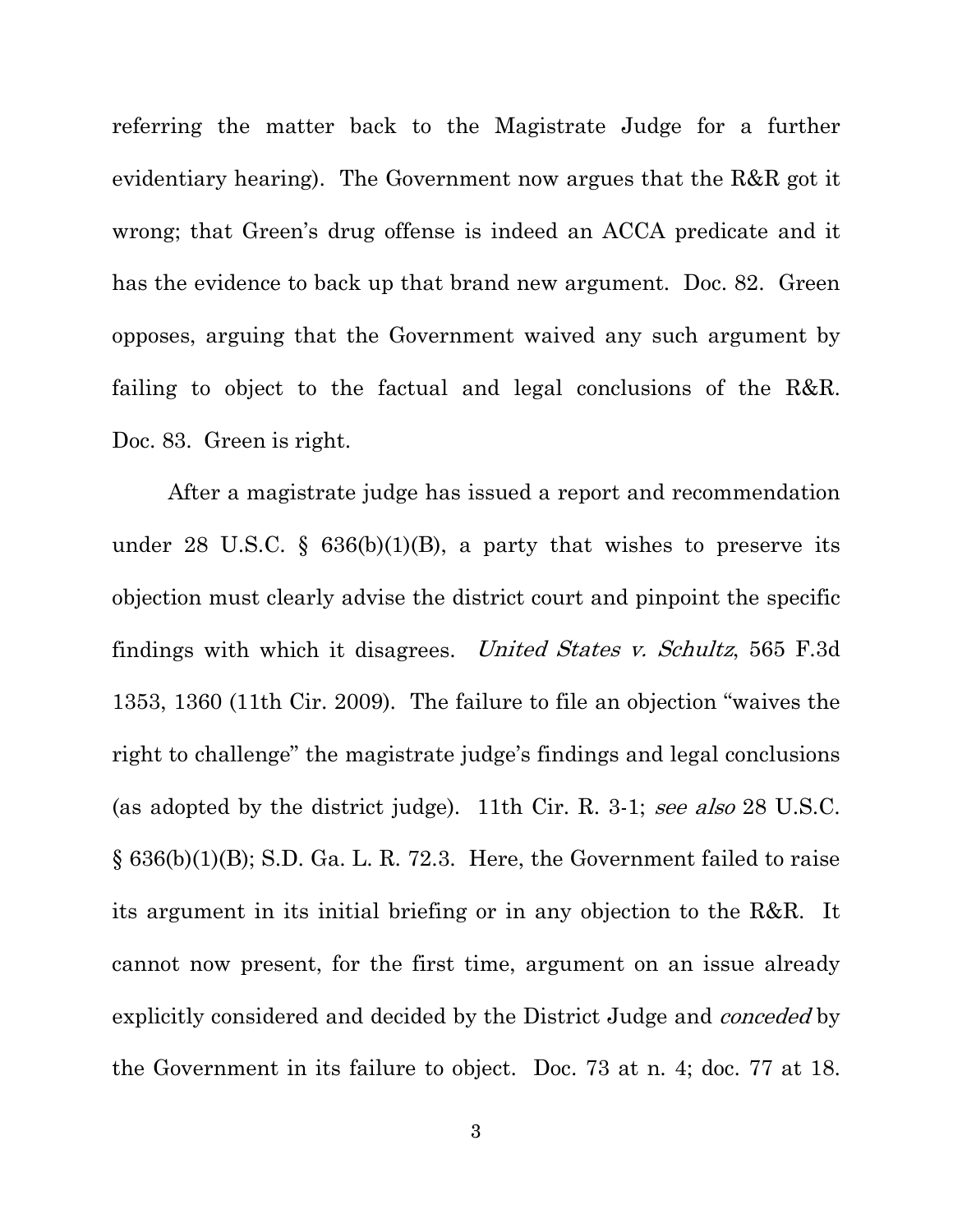The South Carolina conviction doesn't count, and the undersigned is barred from entertaining further argument as to whether it should.

Also before the Court is movant's motion for a subpoena to call trial counsel before the Court for the evidentiary hearing and for a copy of trial counsel's CJA voucher. Doc. 84. The district judge, in adopting in part and declining to adopt in part the R&R, left "for the Magistrate Judge to decide in the first instance whether [Green] should be permitted to recast his petition as alleging ineffective assistance based on counsel's failure to object to the [Presentence Investigative Report] at sentencing," thus surmounting the procedural bar to his simultaneous/successive offenses argument. Doc. 77 at 18.

Because such a claim could significantly impact the Court's prior ruling on the merits of the motion, the Court invites counsel to brief the following: (1) whether movant can bring an ineffective assistance claim at this stage, and if so, (2) how trial counsel was ineffective. Movant is thus ORDERED to file a supplemental brief alleging a claim for ineffective assistance of counsel, if any, by no later than August 18, 2017. The Government is ORDERED to file its opposition, if any, by no later than September 8, 2017. The evidentiary hearing is CONTINUED